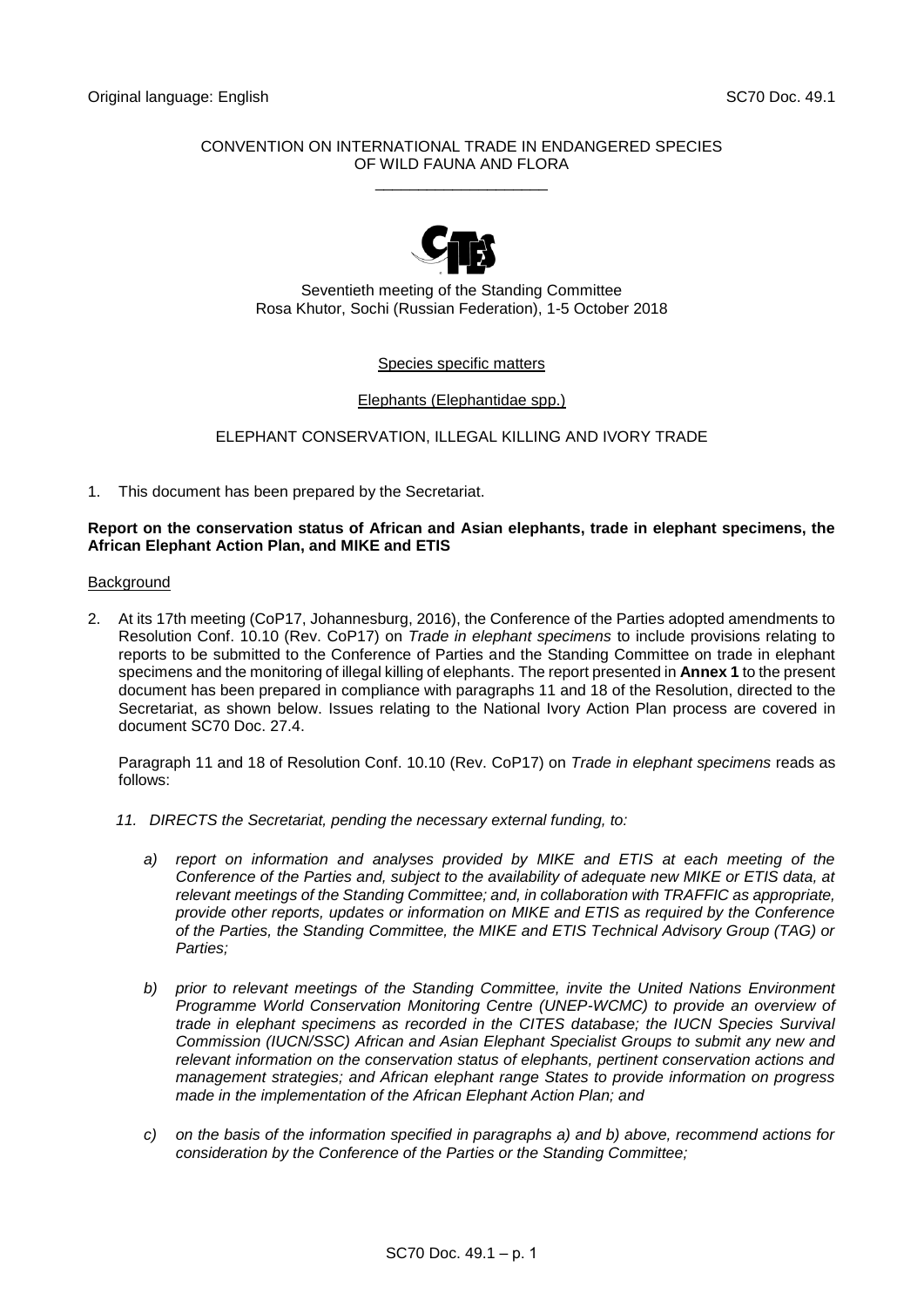- *18. DIRECTS the Secretariat to report at each regular meeting of the Standing Committee on any apparent problems in the implementation of this Resolution or in the control or traceability of trade in elephant specimens, and to assist the Standing Committee in its reporting to the Conference of the Parties;*
- 3. In accordance with paragraph 11 b) of Resolution Conf. 10.10 (Rev. CoP17), the Secretariat invited UNEP-WCMC, IUCN and the Chair of the African Elephant Fund Steering Committee (Ghana) to provide new and relevant information concerning the trade in and conservation of elephants. The Secretariat is grateful for the submissions received. Adequate new MIKE data were available to the Secretariat to report on information and analyses thereof at the present meeting. The information provided by ETIS does not include any statistical analysis (i.e. there is no update of the trend through 2017, but rather summarises the raw data and highlights issues such as the number of large-scale ivory seizures and the courier trafficking in worked ivory products produced in Africa).
- 4. The various contributions were integrated into the report presented in Annex 1. It gives an overview of the status, threats and conservation actions concerning African elephants (*Loxodonta africana*) and Asian elephants (*Elephas maximus*); Monitoring the Illegal Killing of Elephants (MIKE); legal trade in ivory; the African Elephant Fund and the implementation of the African Elephant Action Plan; and illegal trade in elephant specimens (ETIS).

# Features of the report in Annex 1

## *Status of African and Asian elephant populations*

- 5. Based on the African Elephant Status Report (AESR 2016) (Thouless et al. 20161), **37 African elephant range States** with a known and possible elephant range of over 3.1 million km2 hold a total population of 415,428 (± 20,111) elephants, with an additional 117,127 to 135,384 elephants in areas not systematically surveyed. The AESR 2016 also revealed that Africa's elephant population has seen the worst declines in 25 years, with a loss of approximately 111,000 elephants over the ten-year period 2006-2015. A number of range States have conducted African elephant surveys since the cut-off date for inclusion in AESR 2016.
- 6. **Thirteen Asian elephant range States** across South and Southeast Asia hold between 44,281 and 49,731 Asian elephants [IUCN Asian Elephant Specialist Group (AsESG 2016, unpublished)]. Cases of poaching have increased in Myanmar and Viet Nam, and trade of live wild elephants has also been reported in Myanmar, Cambodia, India and Lao People's Democratic Republic (Lao PDR).

# *Monitoring the Illegal Killing of Elephants (MIKE) Programme*

- 7. There are 61 **designated MIKE** sites in Africa, which together hold an estimated 30 to 40% of the African elephant population, and 28 designated sites in Asia (it is unclear what proportion of the total Asian elephant population is represented in these sites).
- 8. An additional 7 **voluntary MIKE sites** were nominated by countries in southern Africa (one in Angola, one in Malawi, four in Zambia and one in Zimbabwe) and an additional 3 voluntary MIKE sites were nominated by Cameroon. The nominations from Cameroon were still under consideration by the MIKE-ETIS Technical Advisory Group (TAG) at the time this document was prepared for consideration by SC70. The process for the following sites were however concluded and the inclusion in the MIKE network supported:
	- a) Luengue-Luiana National Park (Angola);
	- b) Majete Wildlife Reserve (Malawi);

1

- c) Lower Zambezi National Park (Zambia);
- d) North Luangwa National Park (Zambia);

*<sup>1</sup> C.R. Thouless, H.T. Dublin, J.J. Blanc, D.P. Skinner, T.E. Daniel, R.D. Taylor, F. Maisels, H. L. Frederick and P. Bouché (2016). African Elephant Status Report 2016: an update from the African Elephant Database. Occasional Paper Series of the IUCN Species Survival Commission, No. 60 IUCN / SSC Africa Elephant Specialist Group. IUCN, Gland, Switzerland. vi + 309pp*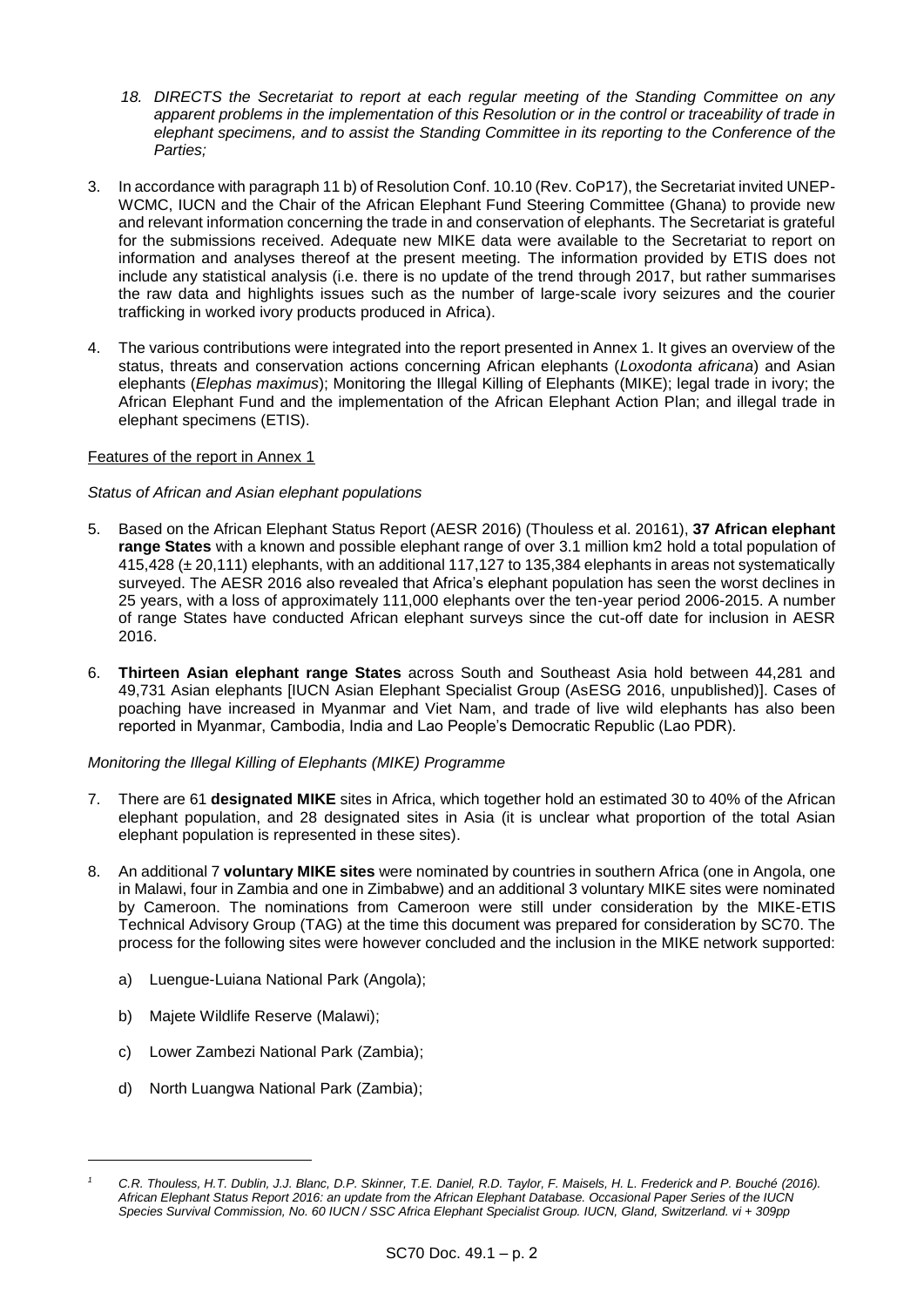- e) Kafue National Park (Zambia);
- f) Sioma Ngwezi National Park (Zambia); and
- g) Mana Pools National Park/Sapi Safari Area (Zimbabwe).
- 9. MIKE data is collected by law enforcement and ranger patrols in the field and through other means in designated MIKE sites. When an elephant carcass is found, site personnel try to establish the cause of death and other details, such as sex and age of the animal, status of ivory and stage of decomposition of the carcass. This information is recorded in standardized carcass forms, details of which are then submitted to the MIKE Programme and recorded in the MIKE database.
- 10. The MIKE database used for the analysis of elephant mortality consists of 17,783 **carcass records**, collected by law enforcement and ranger patrols in the field between 2003 and the end of 2017 at 53 MIKE sites in 28 range States in Africa.
- 11. MIKE evaluates relative poaching levels based on the **Proportion of Illegally Killed Elephants (PIKE)**, which is calculated as the number of illegally killed elephants found divided by the total number of elephant carcasses encountered by patrols or other means, aggregated by year for each site. Time trends in PIKE at the continental and sub-regional level are provided as a measure of poaching trends. While PIKE provides a measure of poaching trends, it may be affected by several potential biases related to data quality, reporting rate, carcass detection probabilities, variation in natural mortality rates and other factors, and hence results need to be interpreted with caution.
- 12. Overall, the reported levels of illegal killing remain of concern, with a PIKE value of more than 0.5 at the continental level, which means that in 2017 more elephant deaths reported based on elephant carcasses found were attributed to illegal killing than to natural causes. PIKE levels above 0.5 are considered as a cause for concern.
- 13. At the subregional level, the PIKE estimate for **Eastern Africa** declined and is below the levels recorded in the sub-region in 2009. As in previous years, the two largest contributors to the total number of carcass records in the subregion are the Tsavo Conservation Area (Kenya) and Samburu-Laikipia (Kenya) MIKE sites, which in 2017 together made up approximately 82% percent of all carcass records received from the subregion. The 2016-2017 drought in Kenya affected these two sites and it may have increased the natural mortality rates due to additional drought-related deaths, and may also have increased the detection rate of carcasses because of reduced foliage and improved visibility. The number of illegally killed elephants reported in Tsavo Conservation Area remained relatively unchanged from 37 in 2016 to 38 in 2017, while in Samburu-Laikipia it increased from 58 in 2016 to 87 in 2017. However, even though the number of illegally killed elephants remained similar or increased, the PIKE estimates decreased at both sites. This highlighted again that PIKE could be biased downwards if the total carcass count is raised because of adverse environmental conditions, such as drought (Burn et al. 2011<sup>2</sup>). Burn et al. (2011) found that if adverse environmental conditions cause high mortality while the true poaching rate remains constant, the PIKE will be lower.
- 14. The subregional PIKE estimate for **Southern Africa** increased due to a number of MIKE sites in the region showing an increase in PIKE levels since 2016. These sites include Chobe National Park (Botswana), Kruger National Park (South Africa), South Luangwa National Park (Zimbabwe) and Niassa Game reserve (Mozambique).
- 15. Subregional trends in **Central Africa** remain concerningly high, with an average PIKE value of 0.76 over the last three years. In **West Africa,** it is particularly difficult to make reliable inference based on the yearon-year trend due to the low number of carcasses reported, and data quality and quantity remains a challenge. The PIKE is however concerningly high for sites where reporting is being done.
- 16. The report in Annex 1 does not include an analysis of MIKE data for Asian elephants. Information on trends in levels of illegal killing of elephants in Asia, based on data covering the period ending on 31 December 2015, was provided in the report to the Standing Committee at its 69th meeting (SC69, Geneva, November 2017)<sup>3</sup>. It is unfortunate that the implementation of MIKE in Asia has not benefited from

1

*<sup>2</sup> Burn RW, Underwood FM, Blanc J (2011) Global Trends and Factors Associated with the Illegal Killing of Elephants: A Hierarchical Bayesian Analysis of Carcass Encounter Data. PLoS ONE 6(9): e24165.<https://doi.org/10.1371/journal.pone.0024165>*

*<sup>3</sup> See document SC69 Doc 51.1, Annex.*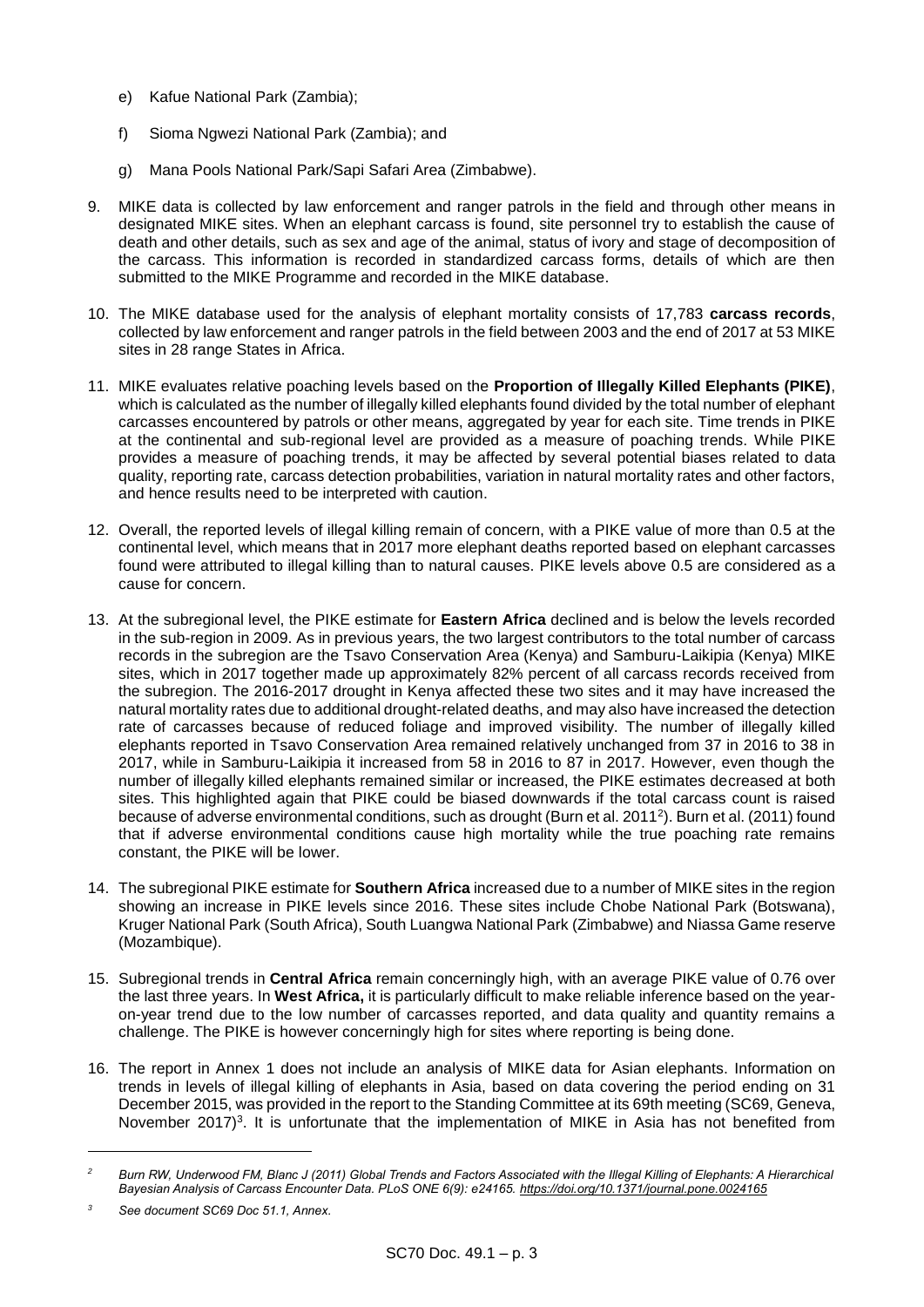consistent long-term support, unlike MIKE implementation in Africa which has been receiving generous financial support from the European Union since 2001. Fortunately, the European Union is now providing financial support to the implementation of MIKE in Asia through the Asia Wildlife Enforcement and Demand Management Project. This has facilitated the re-launch of the MIKE programme in the region. Subregional support units in South Asia and Southeast Asia are engaging countries to obtain information for 2016 and 2017 to be included in the analysis for the report to the 18th Conference of the Parties to CITES (CoP18, Colombo, May 2019).

#### *Legal trade in ivory*

- 17. The **analysis of reported trade** in *Loxodonta africana* specimens using CITES annual trade report data over the period 2015-2016 shows that legal trade principally comprised wild-sourced hunting trophies (including tusks), and skins and skin pieces for commercial purposes.
- 18. Based on this analysis, no exporting range State appears to have exceeded its annual export quota set in 2015. However, quotas appear to have been exceeded in 2016 by two range States: Botswana and Namibia. It is important to note that quota excesses for elephant tusks can be difficult to establish due to reporting practices that are not aligned with the *Guidelines for the preparation and submission of CITES annual reports*, and trade reports that are based on permits issued rather than on actual trade.
- 19. The *Guidelines for the preparation and submission of CITES annual report*s encourage CITES Parties to present information in a standard form that enables monitoring of the extent of trade and implementation of the Convention. The most recent version of the Guidelines, published in January 2017, includes further clarification regarding the reporting on hunting trophies to ensure that the CITES trade database reflects more accurately the actual number of animals traded as hunting trophies. In practice, many Parties do not follow the Guidelines consistently, and this can lead to double-counting of trophies, which may explain the anomalies in the reports from Botswana and Namibia for 2016. A more systematic collection of serial numbers in annual reports will also support CITES implementation and analysis of reports to monitor compliance with the Convention.

## *African Elephant Fund and implementation of the African Elephant Action Plan*

20. Progress is reported by the **African Elephant Fund** Steering Committee (AEFSC) in overseeing the implementation of the **African Elephant Action Plan** (AEAP) and managing the Africa Elephant Fund (AEF). Since its inception in 2010, the African Elephant Fund has funded 39 projects in African elephant range States in support of the implementation of the AEAP. The AEFSC has allocated USD 3,249,458.84 of the total funds received (USD 3,458,954.53) from Belgium, China, the European Commission, France, Germany, Netherlands, South Africa and the United Kingdom of Great Britain and Northern Ireland to support the implementation of the AEAP. During the 10th AEFSC meeting (Kasane, March 2018), new funding pledges were made by Belgium, France, Germany and the Netherlands.

#### *Illegal trade in elephant specimens*

- 21. A descriptive summary of certain aspects of the raw **Elephant Trade Information System (ETIS)** data for 2017, including the most recent developments with respect to the reported number and estimated weight of large-scale ivory seizures, is included in the report contained in **Annex 1** and provides some insights into the illegal trade in ivory and other elephant specimens. The report does not include a new analysis of bias-adjusted ETIS data, which was not possible given the late receipt of seizure data in this reporting period. The bias-adjusted trend analysis for 2017 (together with a new cluster analysis covering the years 2015-2017) will be presented in the ETIS analysis to CoP18.
- 22. As of 21 June 2018, there were 28,490 records in ETIS, of which 25,822 represent ivory seizures, while the remainder comprised of non-ivory elephant products.
- 23. The number of ivory seizure cases reported to ETIS for 2017 totaled 1,008, which represents nearly a 20% drop from the previous year, and a 30% decrease against the 2015 data. There are various reasons why 2017 is believed to have fewer seizures reported to ETIS than would be expected, including failure of certain countries that usually report to submit data, personnel changes at the World Customs Organization that resulted in delays in exchanging information, and a number of countries failing to submit data. It is premature to ascribe the reduction in the number of seizure cases reported to ETIS to a decline in illegal ivory trade at this time.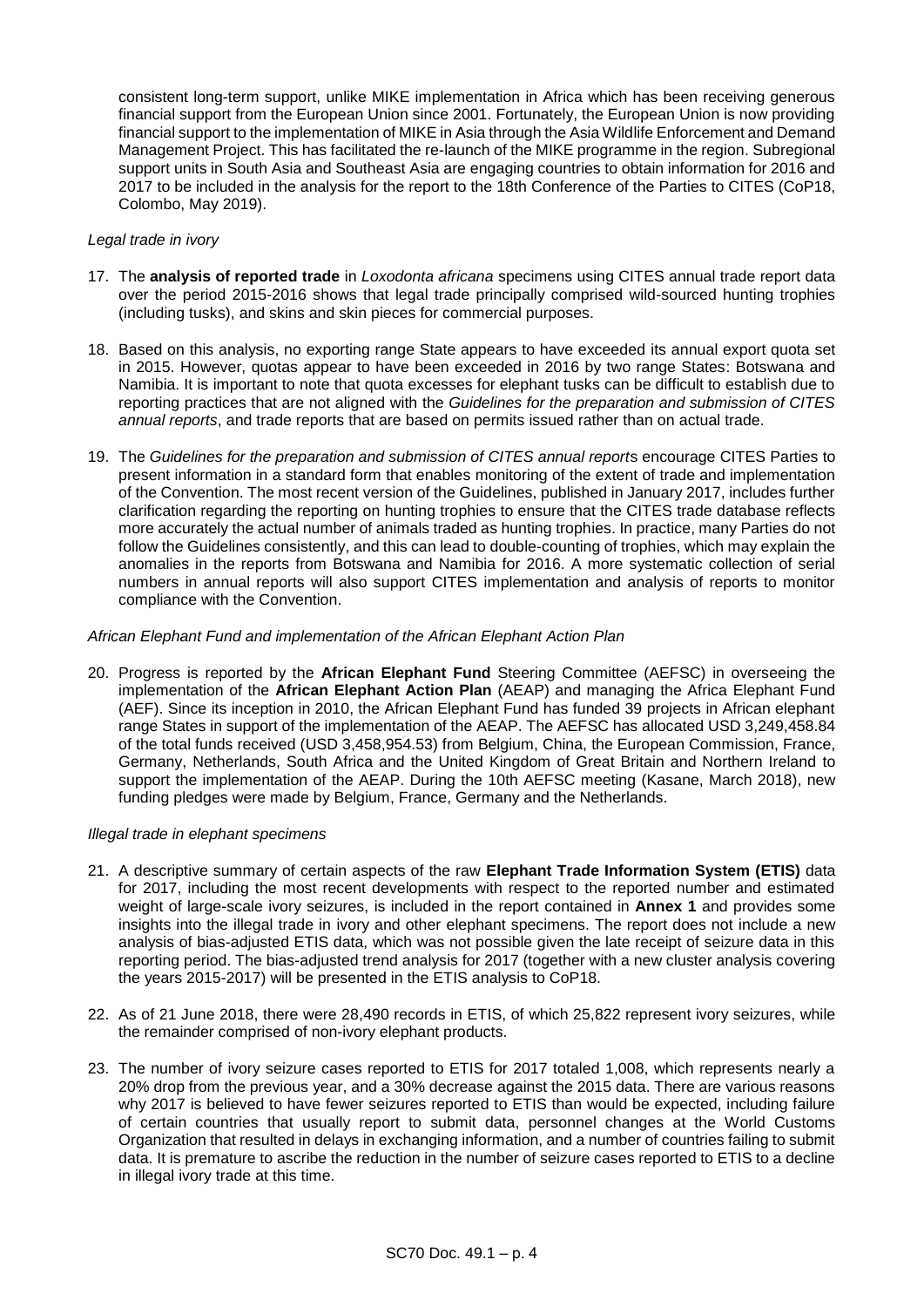- 24. Even though 2017 currently stands at a nine-year low in terms of reported ivory seizure cases, possibly for the reasons described above, the estimated quantity of ivory seized, 38,600 kg, represents only a 1% decrease from the quantity seized in 2016 and a 13% decrease from 2015. One exceptionally large seizure of 7,030 kg of ivory made by China (Hong Kong SAR) authorities in July 2017 is responsible for this result. Regardless, given the deficiencies in reporting described above, and the fact that these data are not yet bias-corrected, it would be premature to interpret this result as evidence of a decline in the quantity of illegal ivory in trade at this time.
- 25. In 2017, the 11 reported large-scale ivory seizures (i.e. a seizure of 500 kg of ivory or more) occurred in countries participating in the National Ivory Action Plan (NIAP) process, specifically three each in Cameroon and Viet Nam, two in Malaysia, and one each in Cambodia, China (Hong Kong SAR) and Uganda.
- 26. Although Resolution Conf. 10.10 (Rev. CoP17) urges Parties to collect samples from large-scale seizures and to provide these samples for forensic analysis, only six (11.5%) of the 52 seizures of 500 kg or more reported to ETIS in the period 2015 through 2017 had been forensically tested with the information becoming part of the seizure record for the report on illegal trade in elephant specimens. Overall, in terms of fulfilling the mandate for forensic analysis articulated in Resolution Conf. 10.10 (Rev. CoP17), less than one quarter of large-scale ivory seizures are being analyzed (i.e. 19 out of 87 such seizures recorded by ETIS since 2013 when the CITES Parties recommended forensic testing).
- 27. With regards to the emerging illegal ivory trade pattern that suggests an increase in ivory processing within Africa for the export of products to Asian markets (as described in document SC69 Doc. 51.1, Annex), raw unadjusted data for 2017 continue to provide evidence of this phenomenon with at least 24 seizure cases from four African countries representing 1.11 tonnes of worked ivory being moved from Africa to Asia.
- 28. The reporting of elephant product seizure data to ETIS remains a major concern because the majority of CITES Parties are not reporting to ETIS in a timely manner; thereby jeopardizing the successful operation of the CITES monitoring system for tracking illegal trade in elephant ivory. Seventy-five percent of the records reported to ETIS in 2017 were received more than 90 days after the occurrence of the seizure. If the time frame for reporting agreed to in Resolution Conf. 10.10 (Rev. CoP17) is adhered to, all seizure data would be available to ETIS by the end of March of each year.
- 29. A number of datasets also appear incomplete. Resolution Conf. 10.10 (Rev. CoP17) broadly defines seizures as any event "*that takes place in their territories*" and the ETIS data collection form specifically allows for Parties to identify any number of legal offences when reporting the reason behind individual seizures. In this regard, seizures are not limited to a country's ports of exit or entry, but also cover internal markets, protected areas or any other location within a country. Unfortunately, some Parties only provide customs data, but fail to address elephant product seizure cases that result from law enforcement actions that occur elsewhere within their borders.
- 30. The report in Annex 1 to this document also provides information relating to the SC69 request to TRAFFIC<sup>4</sup> and the steps TRAFFIC have taken to secure funding to implement the four requests that was contingent on the provision of external funding. TRAFFIC developed a funding strategy that contains detailed information on the resources required to implement the SC69 request. The funding strategy was distributed to CITES Parties through Notification to the Parties No. 2018/068 of 19 July 2018.

# Observations by the Secretariat

- 31. The report in Annex 1 provides an update since SC69, highlighting the work being done by the IUCN SSC African elephant Specialist Group and the Asian elephant Specialist Group; the analysis of trade records for elephant specimens contained in the CITES trade database; a substantial new trend analysis of the illegal killing of elephants based on updates of MIKE data for 2017; and information relating to illegal trade in elephant specimens.
- 32. The Secretariat concurs with the views expressed by most contributors to the report that for CITES-related matters, emphasis should be placed on implementation of the provisions of Resolution Conf. 10.10 (Rev. CoP17), relating to reporting and the submission of elephant-related data.

-

*<sup>4</sup> See document SC69 SR paragraph 51.1.*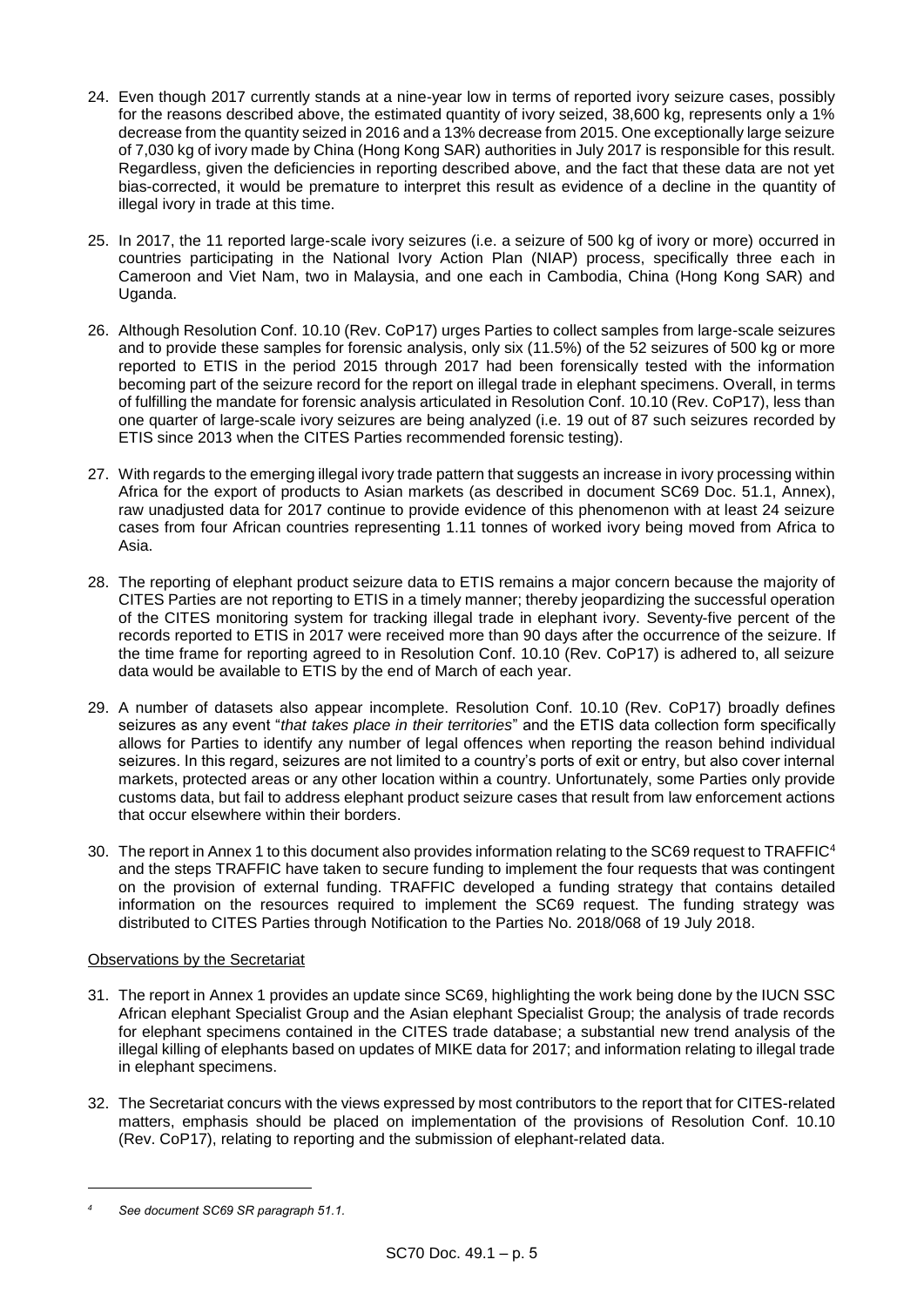33. In terms of the analysis of annual report data, challenges clearly remain in terms of standardizing reporting relating to trade in elephant specimens, presenting difficulties in monitoring the extent of the legal and illegal trade and identifying possible compliance matters.

# **MIKE and ETIS Subgroup of the Standing Committee**

- 34. The MIKE Subgroup was first established by the CITES Standing Committee at its 41st meeting (Geneva, February 1999) to oversee further development, refinement and implementation of the systems known as Monitoring the Illegal Killing of Elephants (MIKE). At its 49th meeting (Geneva, April 2003) the mandate of the Subgroup was expanded to include ETIS. At its 68th meeting (Johannesburg, October 2016), the Committee reconstituted the Subgroup with the following composition:
	- *Four African elephant range States (2 anglophone and 2 francophone): Congo, Ethiopia, Niger and Namibia;*
	- *- Two Asian elephant range States: China and Indonesia; and*
	- *- Two representatives from Europe and North America: Belgium and Canada*
- 35. At SC69, Canada was elected as the Chair of the MIKE and ETIS Subgroup and Namibia as the Vice-Chair.
- 36. The MIKE and ETIS Subgroup intends to meet in the margins of the present meeting, and report back to the Standing Committee later at the meeting. The following matters will be discussed by the MIKE and ETIS Subgroup:
	- a) Amendment to the MIKE and ETIS Subgroup Terms of Reference adopted at SC61;
	- b) Update on MIKE and ETIS implementation;
	- c) Membership of the MIKE and ETIS Technical Advisory Group;
	- d) Terms of Reference for a review of the ETIS programme (document SC70 Doc. 49.3);
	- e) Data access and non-disclosure agreements;
	- f) Funding in support of MIKE and ETIS; and
	- g) Potential review of MIKE network.

#### **Trade in Asian elephants (***Elephas maximus***)**

37. At CoP17, the following Decisions were adopted concerning Asian elephants:

#### *Directed to Parties*

- *17.217 All Parties involved in the trade in live Asian elephants are encouraged to:* 
	- *a) undertake, as necessary, investigations into the illegal trade in live Asian elephants, and endeavour to enforce, and where necessary improve, national laws concerning international trade in specimens of Asian elephants with the explicit intention of preventing the illegal trade in live Asian elephants;*
	- *b) develop strategies to manage captive Asian elephant populations;*
	- *c) ensure that trade in, and cross-border movements of live Asian elephants are conducted in compliance with CITES, including the provisions in Article III, paragraph 3, for Asian elephants of wild origin;*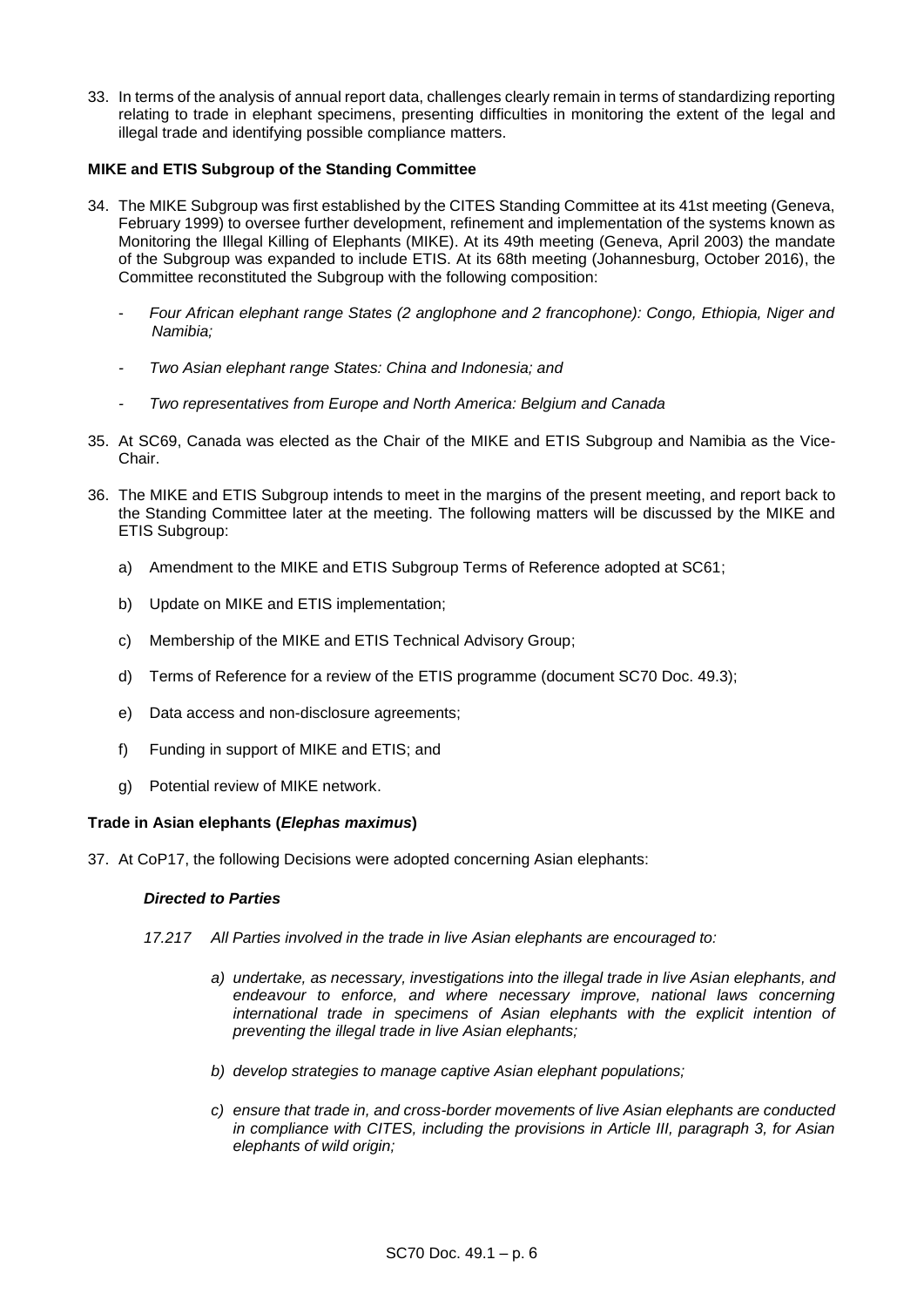- *d) collaborate in the development and application of a regional system for registering, marking and tracing live Asian elephants, requesting as necessary assistance from experts, specialized agencies or the Secretariat; and*
- *e) at the request of the Secretariat, provide information on the implementation of this Decision for reporting by the Secretariat to the Standing Committee.*

### *Directed to the Secretariat*

- *17.218 The Secretariat shall:* 
	- *a) upon request and pending the availability of external funding, assist the range States of Asian elephants in their implementation of Decision 17.217; and*
	- *b) incorporate information provided by range States in accordance with Decision 17.217, paragraph e), together with other findings and recommendations concerning trade in live Asian elephants as appropriate, into its regular reporting to the Standing Committee on the implementation of Resolution Conf. 10.10 (Rev. CoP17) on* Trade in elephant specimens.
- 38. Concerning the implementation of Decision 17.218, paragraph a), to date, the Secretariat has not received requests from range States for assistance in their implementation of Decision 17.217.
- 39. Concerning the implementation of Decision 17.218, paragraph b), the Secretariat undertook research regarding the implementation of paragraphs b) and d) of Decision 17.217 by Asian elephant range States. It examined available data and literature, and contacted the 13 Asian elephant range States, as well as 14 relevant organizations and experts [including the IUCN/SSC Asian elephant Specialist Group (AsESG)]). Seven range States, and all expert non-governmental organizations and individuals responded to the questionnaires that had been developed for this purpose.
- 40. The results of the study is available to the present meeting as an information document. They include: an overview of information concerning the management of captive Asian elephants in the 13 range States; information on the status of registration and marking systems for live Asian elephants in the 13 range States; and a comparison between different marking and registration systems for live animals such as Asian elephants.
- 41. In conclusion, for their management of captive Asian elephants, Asian elephant range States are recommended to consider the *AsESG Guidelines for registration of captive Asian elephants* and the *AsESG guidelines for captive Asian elephant management*. Where possible, range States are encouraged to adopt double marking and registration systems (e.g. DNA markers combined with microchips or electronic tags).

#### **Ivory stockpiles**

- 42. Paragraph 6. e) of Resolution Conf. 10.10 (Rev.CoP17) urges Parties to:
	- *e) maintain an inventory of government- held stockpiles of ivory and, where possible, of significant privately held stockpiles of ivory within their territory, and inform the Secretariat of the level of this stock each year before 28 February, inter alia to be made available to the programme Monitoring the Illegal Killing of Elephants (MIKE) and the Elephant Trade Information System (ETIS) for their analyses, indicating: the number of pieces and their weight per type of ivory (raw or worked); for relevant pieces, and if marked, their markings in accordance with the provisions of the Resolution; the source of the ivory; and the reasons for any significant changes in the stockpile compared to the preceding year.*
- 43. On 29 December 2017, the Secretariat issued Notification to the Parties No. 2017/079 to remind Parties of the above reporting obligation. The table below shows the number of Parties making ivory stock declarations received in recent years. It should be noted however, that not all replies contained all the information requested in Resolution Conf. 10.10 (Rev. CoP17), and some did not provide the total amount of such stockpiles.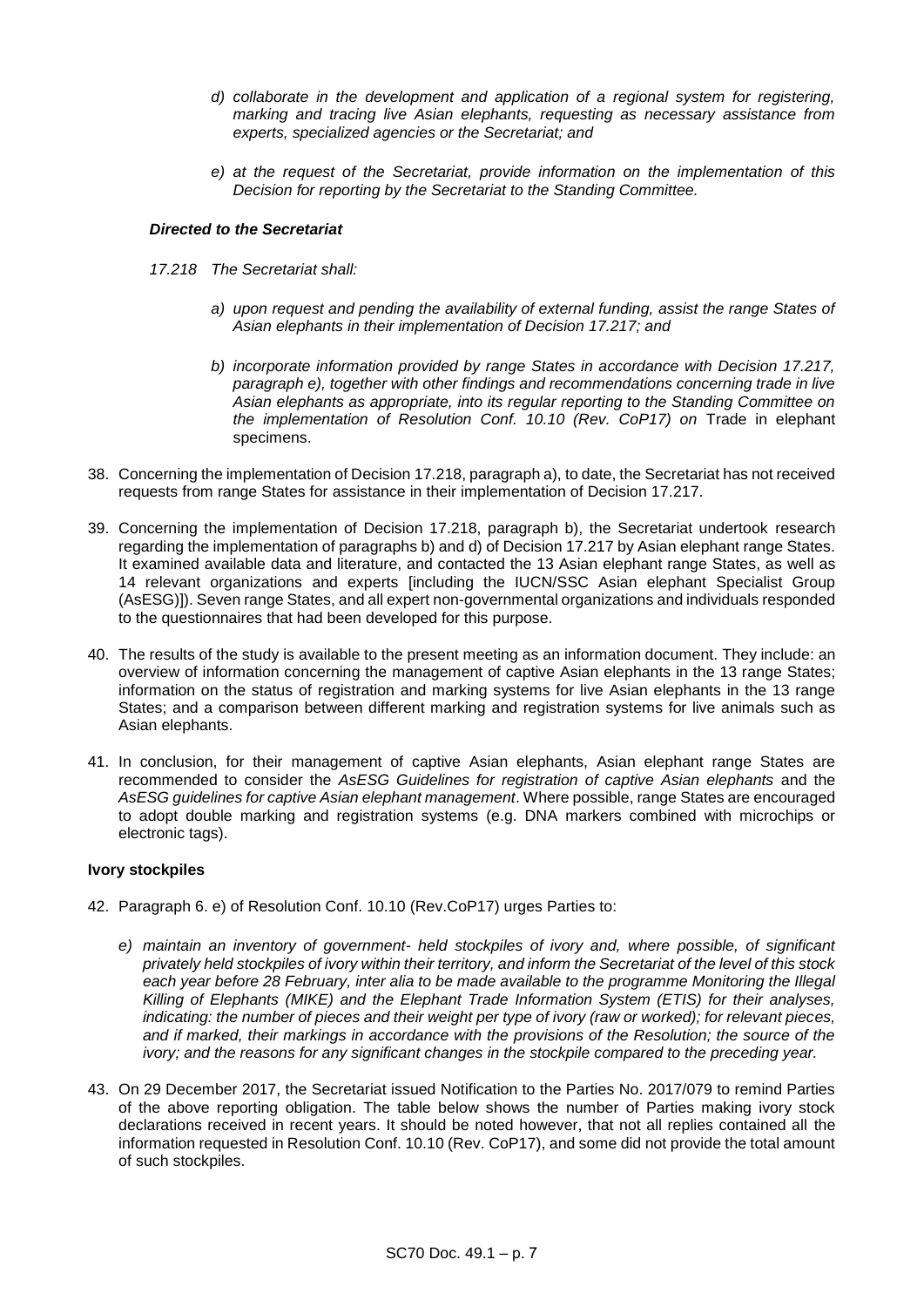| Year                                                          | 2014 | 2015 | 2016 | 2017 | 2018 |
|---------------------------------------------------------------|------|------|------|------|------|
| Number of Parties submitting ivory stock   10<br>declarations |      | 24   | 13   | 16   | 22   |

- 44. The Secretariat is aware of a number of thefts of ivory from government-held stockpiles in recent years and in order to avoid elevating potential security risks, it has not included details of the information that it has received from the Parties in the present document. In accordance with Resolution Conf. 10.10 (Rev. CoP17), the Secretariat has made country-specific data from the ivory stock declarations of Parties available to MIKE and ETIS for analysis.
- 45. At CoP17, the Conference of the Parties adopted Decision 17.171 on *Stocks and stockpiles of elephant ivory* which directed the Secretariat as follows:

*Where appropriate, the Secretariat shall, in collaboration with Parties and subject to external funding:* 

- *a) develop practical guidance for the management of ivory stockpiles, including their disposal, based on an analysis of best practices and in accordance with provisions in Resolutions Conf. 17.8 on Disposal of illegally traded and confiscated specimens of CITES-listed species and Conf. 10.10 (Rev. CoP17) on Trade in elephant specimens;*
- *b) disseminate the guidance to the Parties and make it available on the CITES website; and*
- *c) report on the implementation of this Decision as part of its regular reporting to the Standing Committee on the implementation of Resolution Conf. 10.10 (Rev. CoP17), prior to the 18th meeting of the Conference of the Parties.*

and Decision 17.172 directing the Standing Committee to make recommendations for consideration at the 18th meeting of the Conference of the Parties as appropriate.

- 46. Following the Committee's discussions at SC69 on this matter, the Secretariat met with the nongovernmental organizations TRAFFIC and Stop Ivory with a view to analyzing the ivory stockpile management system developed by the latter as an example of best practice. This analysis has begun with a review of its deployment in Mozambique. In order to assist the completion of this work, the Secretariat has received a donation of USD 20,000 from a group of non-governmental organizations: Animal Welfare Institute, Born Free, David Shepherd Wildlife Foundation, Fondation Franz Weber, Humane Society International, IFAW – International Fund for Animal Welfare, Natural Resources Defense Council, Stop Ivory and Species Survival Network and would like to put on record its grateful thanks to them for their support.
- 47. The Secretariat intends to complete this work in time to report to the 71st meeting of the Standing Committee, in line with the instruction from the Conference of the Parties in paragraph c) of Decision 17.171.

#### **Implementation of provisions relating to domestic ivory markets contained in Resolution Conf. 10.10 (Rev.CoP17)**

- 48. At CoP17, the Conference of the Parties amended Resolution Conf. 10.10 (Rev. CoP17) on *Trade in Elephant specimens* to, *inter alia*, address the issue of domestic ivory markets that contribute to international trade in ivory.
- 49. The relevant new provisions are set out in paragraphs 3, 4, 5 and 8 of the Resolution as follows:
	- *3. RECOMMENDS that all Parties and non-Parties in whose jurisdiction there is a legal domestic market for ivory that is contributing to poaching or illegal trade, take all necessary legislative, regulatory and enforcement measures to close their domestic markets for commercial trade in raw and worked ivory as a matter of urgency;*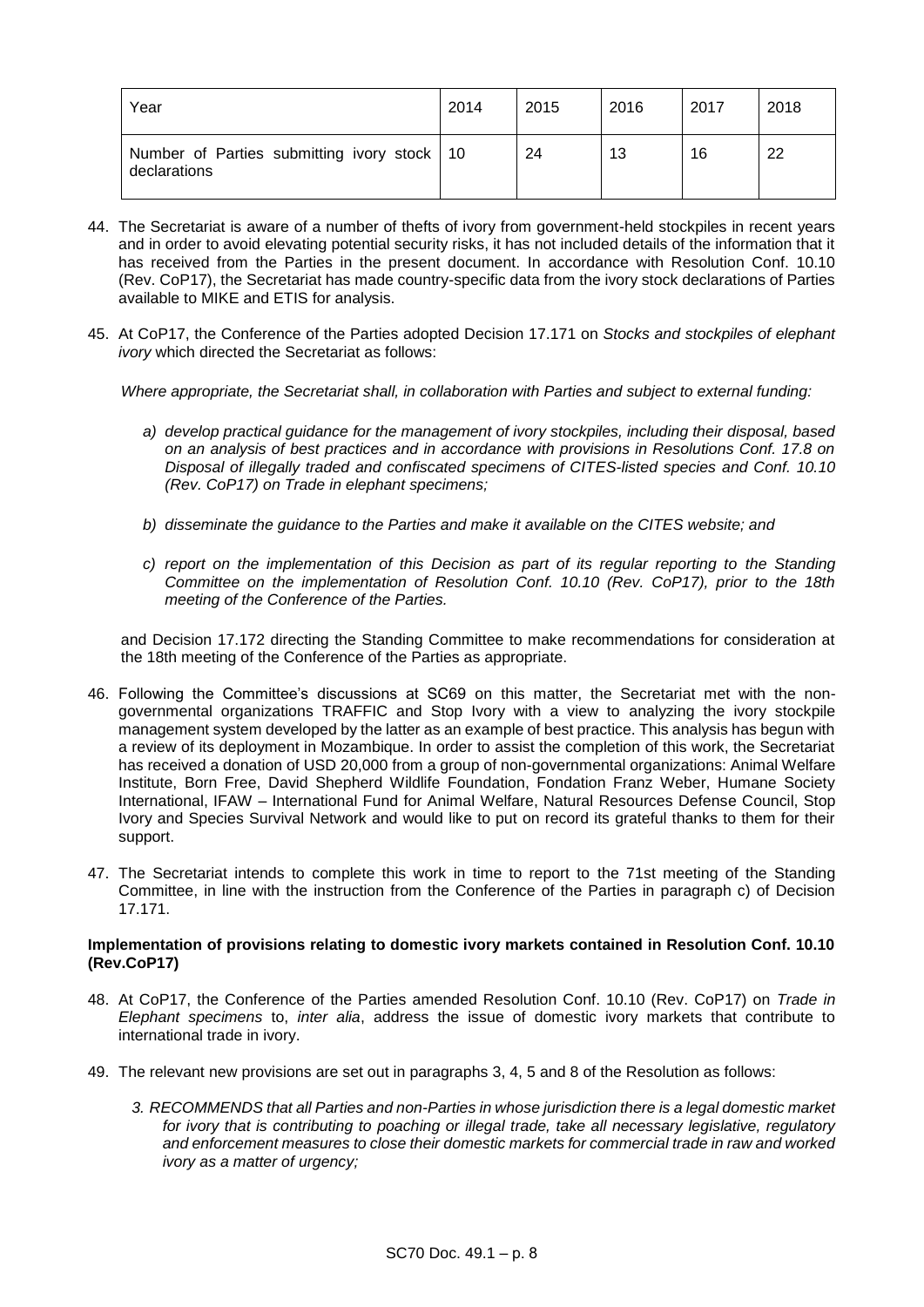- *4. RECOGNIZES that narrow exemptions to this closure for some items may be warranted; any exemptions should not contribute to poaching or illegal trade;*
- *5. URGES those Parties in whose jurisdiction there is a legal domestic market for ivory that is contributing to poaching or illegal trade and that have not closed their domestic ivory markets for*  commercial *trade in ivory to implement the above recommendation as a matter of urgency; [….]*
- *8. REQUESTS Parties to inform the Secretariat of the status of the legality of their domestic ivory markets and efforts to implement the provisions of this Resolution, including efforts to close those markets that contribute to poaching or illegal trade;*
- 50. At its 69th meeting, the Standing Committee directed the Secretariat to issue a Notification to the Parties drawing their attention to paragraph 3 of the Resolution Conf. 10.10 (see SC69 SR, paragraph 51.2).
- 51. As directed, the Secretariat issued Notification to the Parties No. 2017/077 of 19 December 2017, requesting concerned Parties to provide information on the status of the legality of their domestic ivory markets, and efforts to implement the provisions of the Resolution, including efforts to close domestic markets that contribute to poaching or illegal trade, pursuant to paragraph 8 of the Resolution Conf. 10.10, as soon as possible and no later than 15 April 2018.
- 52. At the time of writing, the following 12 Parties had submitted information in response to the Notification: Australia, Côte d'Ivoire, European Union, Greece, Hong Kong SAR (China), Japan, New Zealand, Singapore, South Africa, Thailand, United Kingdom of Great Britain and Northern Ireland and United States of America. The responses are contained in the Annex 2 to the present document. The Secretariat would like to express its appreciation to the 12 Parties that submitted information regarding the status of the legality of their domestic ivory markets and efforts to implement the provisions of this Resolution, including efforts to close those markets that contribute to poaching or illegal trade.
- 53. The Secretariat would like to draw attention to Notification to the Parties No. 2018/057 of 1 June 2018 concerning stricter domestic measures on ivory trade in Hong Kong SAR, China as well as to Notification to the Parties No. 2018/061 of 13 June 2018 concerning Japan's tightened regulations on ivory transactions.
- 54. The Secretariat would further like to draw attention to document SC70 Doc. 28 on *Domestic controls in consumer markets for specimens of CITES-listed species for which international trade is predominantly illegal*, prepared under Decision 17.87. The first phase of this study focuses on the controls of domestic ivory trade in nine selected markets. Based on the findings of the study, the Secretariat has prepared some recommendations for the Standing Committee contained in that document.

#### **Reporting by the Standing Committee to CoP18**

- 55. Resolution Conf. 10.10 (Rev. CoP17), in paragraph 16, directs the Standing Committee to:
	- *a) review actions taken by the Parties to implement the provisions of this Resolution, particularly – but not limited to – the provisions concerning trade in elephant specimens; […]*
	- *c) report the results at each meeting of the Conference of the Parties.*
- 56. The present document and its annexes and document SC70 Doc. 27.4 provide information relating to the implementation of some provisions of Resolution Conf. 10.10 (Rev. CoP17). In order to assist the Standing Committee in its reporting at CoP18, the Committee could request the Secretariat to draft a report on its behalf, summarizing the actions decided and determinations made by the Standing Committee regarding the elements of Resolution Conf. 10.10 (Rev. CoP17) addressed by the SC69 and SC70.